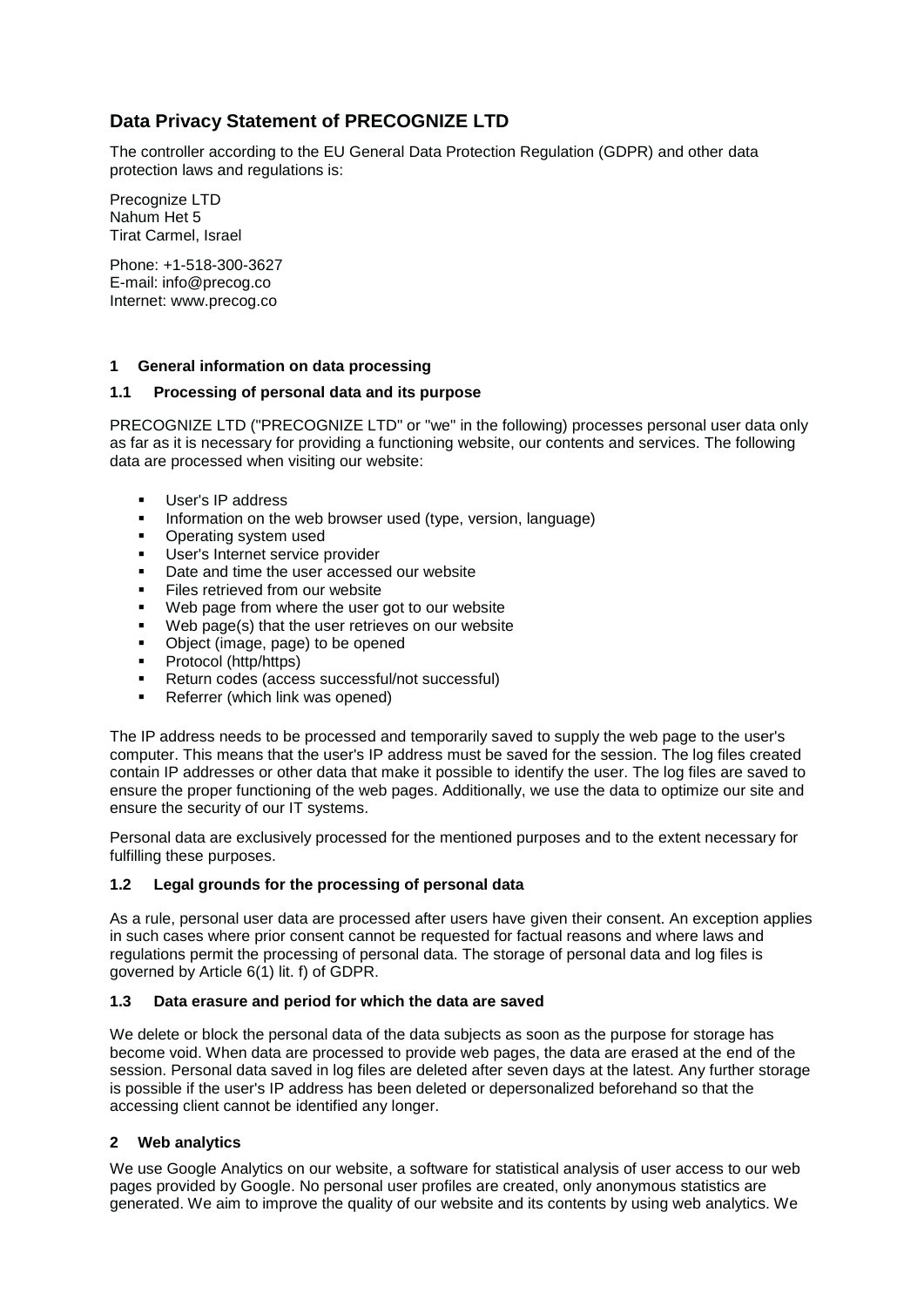use cookies to do so (see above), which enables us to analyze the usage of our web pages. Users can block web analytics by deactivating JavaScript and cookies in their web browser. Further information on how to proceed can be found in the product documentation made available by the different web browser providers. The processing of data in this context is governed by Article 6(1) lit. f) of GDPR. We have a legitimate interest in analyzing the behavior of our website users for optimization purposes. For further information on the Google terms of use and data protection regulations go to https://www.google.com/analytics/terms/us.html.

#### **3 Newsletter**

We offer a free newsletter on our website. We process the following personal data when users subscribe to it:

First name, last name E-mail address Company IP address of accessing client computer Date and time of subscription

During the subscription process, users are asked to give their consent to the processing of data and reference is made to this privacy policy. The data processed for sending out the newsletter are not forwarded to third parties. The data are exclusively used for sending out the newsletter. The processing of personal data after subscribing to the newsletter is governed by Article 6(1) lit. a) of GDPR. We only save the user's e-mail address while the newsletter subscription is active. Users can unsubscribe from the newsletter at any time by clicking on the link contained in every newsletter. The personal data are deleted immediately in this case.

#### **4 Contact forms and e-mail contact**

Our website includes several contact forms so that users can get in touch with us by electronic mail. If users choose to use this form of communication, the data entered in the form are transmitted to PRECOGNIZE LTD, where they are saved. This applies to the following data:

Form of address First name, last name **Department** Company Address E-mail address Phone number User's IP address Date and time of sending

Depending on the contact form, it may be possible to enter additional data. Also depending on the contract form, data may be transferred to our sister or parent companies in third countries. In such cases, we ensure that appropriate safeguards pursuant to Art. 46 GDPR are observed. Alternatively, users can make first contact with us at the e-mail address provided on the website. In this case, we save the user's personal data included in the e-mail. The processing of personal data is governed by Article 6(1) lit. f) of GDPR. The data are only used to handle the first communication and the resulting communication. If we use the personal data for other purposes, we will request the user's consent beforehand. The personal data entered in the contact form and sent by e-mail are deleted when the communication with the user has been terminated, which means when the circumstances suggest that the issue in question has been settled. The additional data collected during the sending process are deleted after seven days at the latest.

# **5 Rights of the data subjects**

If PRECOGNIZE LTD processes your personal data, you are a data subject as defined in Article 4(1) of GDPR and have the following rights towards PRECOGNIZE LTD: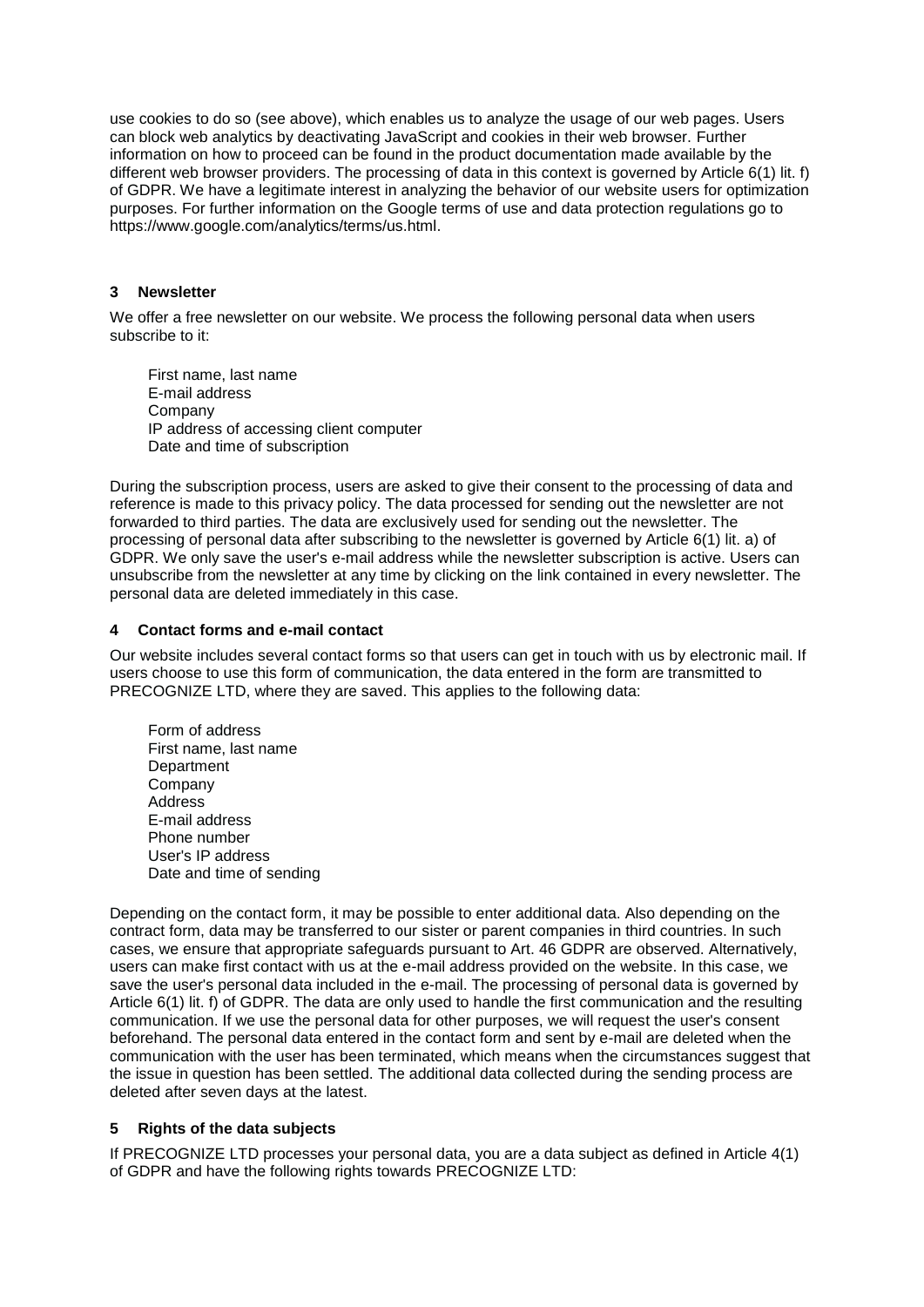# **5.1 Right of access**

Pursuant to Article 15 of GDPR, you have the right to obtain from us a confirmation as to whether or not we process personal data concerning you. Where that is the case, you are entitled to obtain access to the personal data and the following information:

The purposes of the processing;

The categories of personal data we process;

The recipients or categories of recipients to whom your personal data have been or will be disclosed by us;

Where possible, the envisaged period for which your personal data will be stored, or, if not possible, the criteria used to determine that period;

The existence of the right to request from us rectification or erasure of personal data or restriction of processing of your personal data or to object to such processing; The right to lodge a complaint with a supervisory authority;

Where the personal data are not collected from the data subject him- or herself, any available information as to their source;

The existence of automated decision-making, including profiling, referred to in Article 22(1) and (4) of GDPR and, at least in those cases, meaningful information about the logic involved, as well as the significance and the envisaged consequences of such processing for you.

You have the right to obtain access as to whether we have been, are or will be disclosing your personal data to recipients in third countries or international organizations. Where personal data are transferred to a third country or to an international organization, you have the right to be informed of the appropriate safeguards pursuant to Article 46 of GDPR relating to the transfer.

# **5.2 Right to rectification**

Pursuant to Article 16 of GDPR, you have the right to obtain from us the rectification of inaccurate personal data concerning yourself and/or to have incomplete personal data completed.

# **5.3 Right to erasure**

Pursuant to Article 17 of GDPR, you have the right to obtain from us the erasure of personal data concerning yourself without undue delay. We have the obligation to erase your personal data without undue delay where one of the following grounds applies:

Your personal data are no longer necessary in relation to the purposes for which they were collected or otherwise processed;

You withdraw consent on which the processing is based according to Article 6(1), lit. a) of GDPR or Article 9(2), lit. a) of GDPR, and where there is no other legal ground for the processing; You object to the processing pursuant to Article 21(1) of GDPR and there are no overriding legitimate grounds for the processing, or you object to the processing pursuant to Article 21(2) of GDPR;

Your personal data have been unlawfully processed;

Your personal data have to be erased for compliance with a legal obligation in European Union or Member State law to which we are subject;

Your personal data have been collected in relation to the offer of information society services referred to in Article 8(1) of GDPR.

Where we have made your personal data public and are obliged pursuant to Article 17(1) of GDPR to erase the personal data, we, taking account of available technology and the cost of implementation, take reasonable steps, including technical measures, to inform controllers who are processing your personal data that you have requested the erasure by such controllers of any links to, or copy or replication of, your personal data.

The right to erasure does not apply to the extent that processing is necessary:

For exercising the right of freedom of expression and information; For compliance with a legal obligation which requires processing by European Union or Member State law to which we are subject or for the performance of a task carried out in the public

interest or in the exercise of official authority vested in us;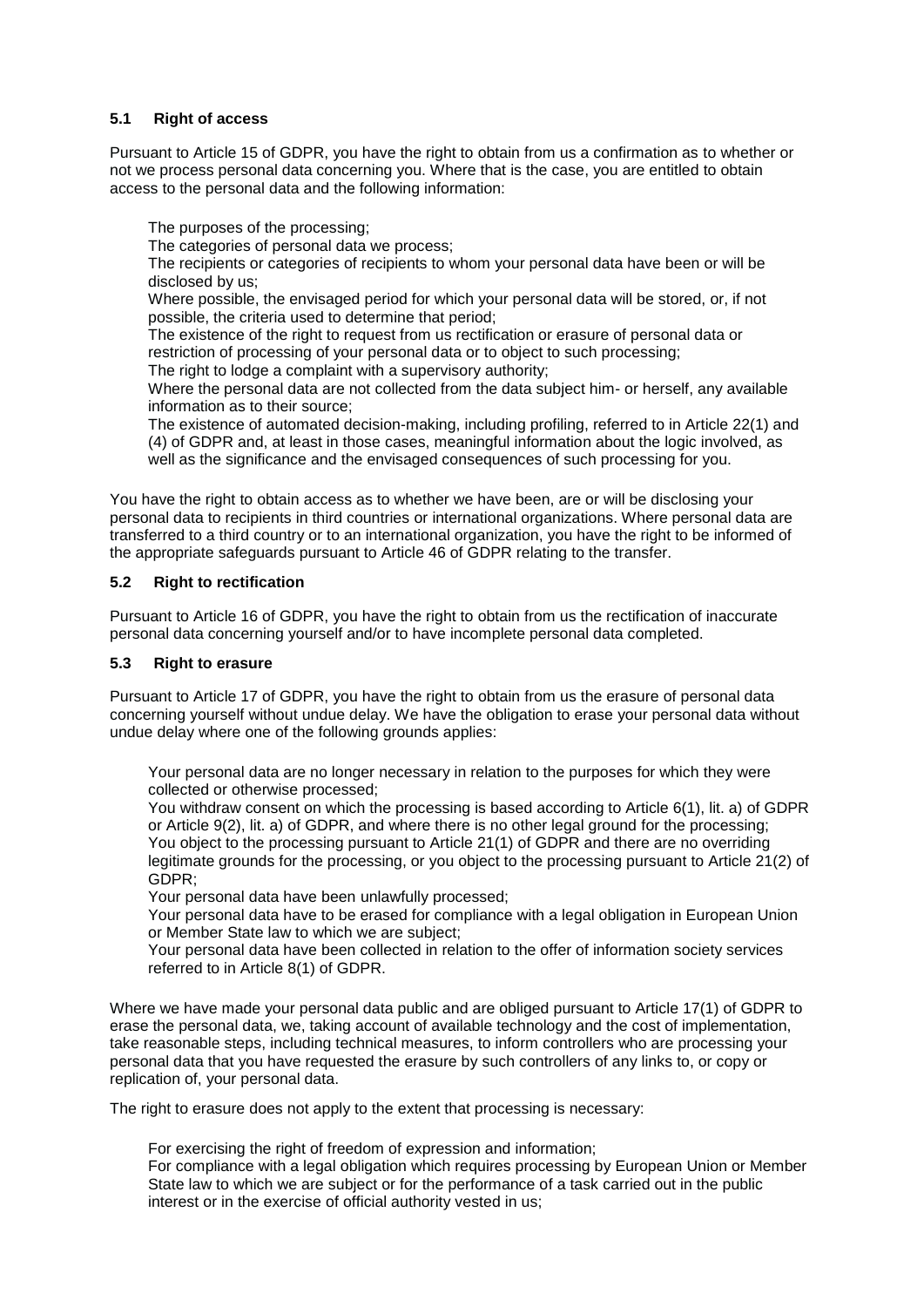For reasons of public interest in the area of public health in accordance with Article 9(2) lit. h) and i) of GDPR as well as Article 9(3) of GDPR;

For archiving purposes in the public interest, scientific or historical research purposes or statistical purposes in accordance with Article 89(1) of GDPR in so far as the right referred to in item a) is likely to render impossible or seriously impair the achievement of the objectives of that processing; or

For the establishment, exercise or defense of legal claims.

#### **5.4 Right to restriction of processing**

Pursuant to Article 18 of GDPR, you have the right to obtain from us restriction of processing of your personal data where:

You contest the accuracy of your personal data for a period enabling us to verify the accuracy of the personal data;

The processing is unlawful and you oppose the erasure of the personal data and request the restriction of their use instead;

We no longer need your personal data for the purposes of the processing, but you need them for the establishment, exercise or defense of legal claims; or

You have objected to processing pursuant to Article 21(1) of GDPR pending the verification whether our legitimate grounds override yours.

Where processing of your personal data has been restricted, such personal data, with the exception of storage, are only processed with your consent or for the establishment, exercise or defense of legal claims or for the protection of the rights of another natural or legal person or for reasons of important public interest of the European Union or of a Member State. If you have obtained restriction of processing pursuant to the above sections, we will inform you before the restriction of processing is lifted.

#### **5.5 Right of information**

If you have requested from us the rectification or erasure of personal data or restriction of processing, we are obliged according to Article 19 GDPR to inform each recipient to whom we have disclosed your personal data of this request, unless this proves impossible or involves disproportionate effort. You are entitled to request information about those recipients from us.

# **5.6 Right to data portability**

Pursuant to Article 20 of GDPR, you have the right to receive the personal data you have provided to us in a structured, commonly used and machine-readable format. You also have the right to transmit those data to another controller without hindrance from us, where:

The processing is based on consent pursuant to Article 6(1) lit. a) of GDPR or Article 9(2) lit. a) of GDPR or on a contract pursuant to Article 6(1) lit. b) of GDPR; and The processing is carried out by automated means.

In exercising your right to data portability, you also have the right to have your personal data transmitted directly from us to another controller, where technically feasible. This must not adversely affect the rights and freedoms of others. The right to data portability does not apply to processing personal data necessary for the performance of a task carried out in the public interest or in the exercise of official authority vested in us.

# **5.7 Right to object**

Pursuant to Article 21 of GDPR, you have the right to object, on grounds relating to your particular situation, at any time to processing of personal data concerning yourself which is based on Article 6(1) lit. e) or f) of GDPR, for example by sending an e-mail to [info@precog.co](javascript:linkTo_UnCryptMailto() . This also applies to profiling based on those provisions. We no longer process your personal data unless we can demonstrate compelling legitimate grounds for the processing which override your interests, rights and freedoms or for the establishment, exercise or defense of legal claims.